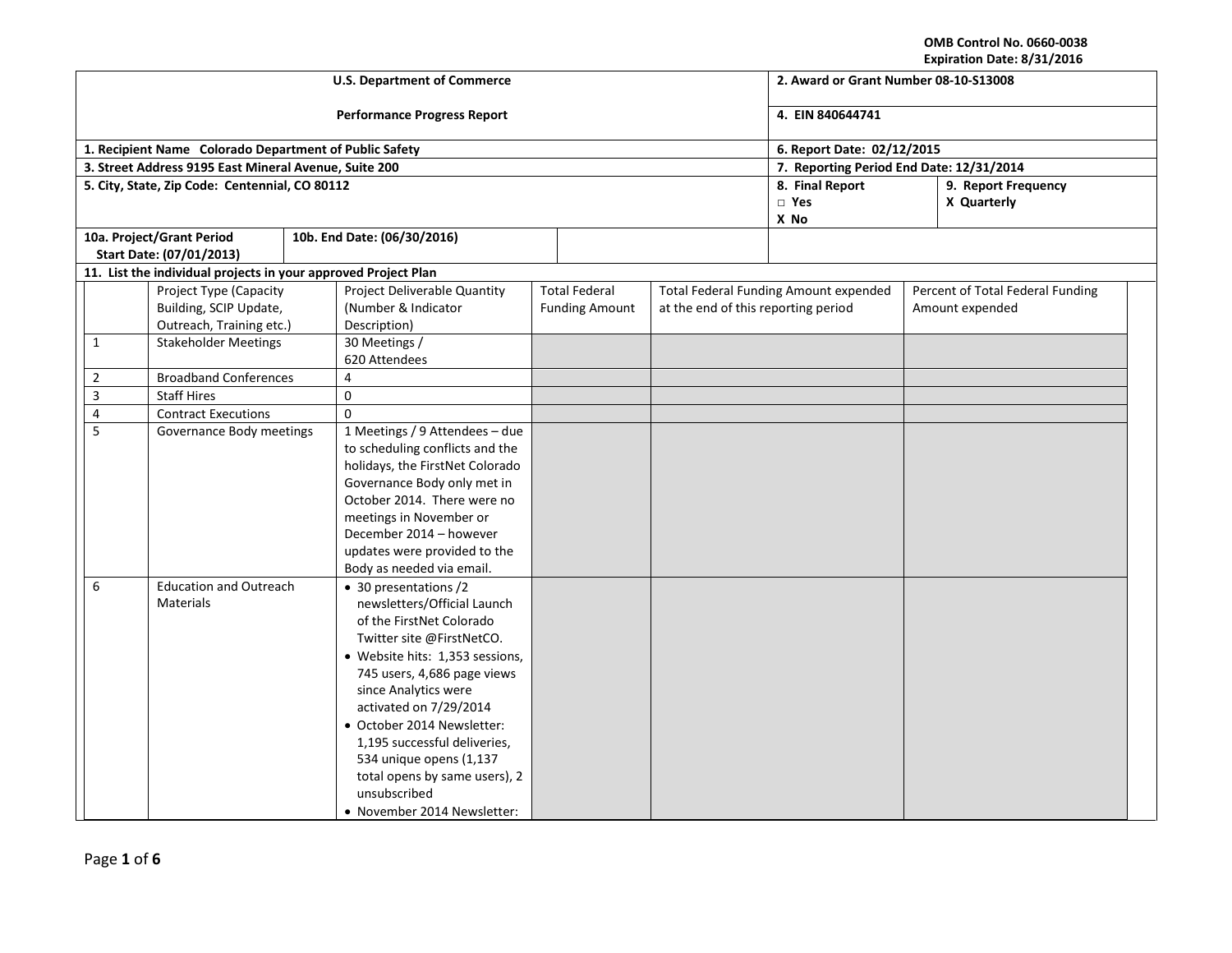|                |                                                                                                                                                                           | 1,440 successful deliveries,                                                                                            |  |                                                                                                                                                                           |                                                                                                                                                                                       |  |  |  |
|----------------|---------------------------------------------------------------------------------------------------------------------------------------------------------------------------|-------------------------------------------------------------------------------------------------------------------------|--|---------------------------------------------------------------------------------------------------------------------------------------------------------------------------|---------------------------------------------------------------------------------------------------------------------------------------------------------------------------------------|--|--|--|
|                |                                                                                                                                                                           | 630 unique opens (1,826                                                                                                 |  |                                                                                                                                                                           |                                                                                                                                                                                       |  |  |  |
|                |                                                                                                                                                                           | total opens by same users), 1                                                                                           |  |                                                                                                                                                                           |                                                                                                                                                                                       |  |  |  |
|                |                                                                                                                                                                           | unsubscribed                                                                                                            |  |                                                                                                                                                                           |                                                                                                                                                                                       |  |  |  |
| $\overline{7}$ | MOU/Legal Committee                                                                                                                                                       | $\Omega$                                                                                                                |  |                                                                                                                                                                           |                                                                                                                                                                                       |  |  |  |
|                | <b>Meetings</b>                                                                                                                                                           |                                                                                                                         |  |                                                                                                                                                                           |                                                                                                                                                                                       |  |  |  |
| 8              | <b>Phase II Activities</b>                                                                                                                                                | N/A                                                                                                                     |  |                                                                                                                                                                           |                                                                                                                                                                                       |  |  |  |
|                |                                                                                                                                                                           |                                                                                                                         |  |                                                                                                                                                                           |                                                                                                                                                                                       |  |  |  |
|                |                                                                                                                                                                           |                                                                                                                         |  |                                                                                                                                                                           |                                                                                                                                                                                       |  |  |  |
|                |                                                                                                                                                                           |                                                                                                                         |  |                                                                                                                                                                           |                                                                                                                                                                                       |  |  |  |
|                |                                                                                                                                                                           |                                                                                                                         |  |                                                                                                                                                                           | 11a. Describe your progress meeting each major activity/milestone approved in the Baseline Report for this project; any challenges or obstacles encountered and mitigation strategies |  |  |  |
|                |                                                                                                                                                                           | you have employed; planned major activities for the next quarter; and any additional project milestones or information. |  |                                                                                                                                                                           |                                                                                                                                                                                       |  |  |  |
|                |                                                                                                                                                                           |                                                                                                                         |  |                                                                                                                                                                           |                                                                                                                                                                                       |  |  |  |
| 1.             |                                                                                                                                                                           |                                                                                                                         |  | October 2014 FirstNet Colorado Governing Board (FNCGB) meeting (9 total attendees/ 1 meeting) was held with the Colorado members in person and via Web/conference         |                                                                                                                                                                                       |  |  |  |
|                | Bridge. Due to scheduling conflicts and the holidays, the FirstNet Colorado Governance Body only met in October 2014. There were no meetings in November or December      |                                                                                                                         |  |                                                                                                                                                                           |                                                                                                                                                                                       |  |  |  |
|                | 2014; however, programmatic updates were provided to the Body as needed via email.                                                                                        |                                                                                                                         |  |                                                                                                                                                                           |                                                                                                                                                                                       |  |  |  |
|                |                                                                                                                                                                           |                                                                                                                         |  |                                                                                                                                                                           |                                                                                                                                                                                       |  |  |  |
|                | The Colorado Department of Public Health and Environment (CDPHE) was given a seat on the FirstNet Colorado Governing Body in October 2014. Lyle Moore, the<br>a.          |                                                                                                                         |  |                                                                                                                                                                           |                                                                                                                                                                                       |  |  |  |
|                | Director of the Office of Emergency Preparedness and Response at CDPHE, represents them.                                                                                  |                                                                                                                         |  |                                                                                                                                                                           |                                                                                                                                                                                       |  |  |  |
|                | The Southern Ute Indian Tribe appointed Kathi Gurule, its Risk and Emergency Manager, to the FirstNet Colorado Governing Body in November 2014.<br>b.                     |                                                                                                                         |  |                                                                                                                                                                           |                                                                                                                                                                                       |  |  |  |
|                |                                                                                                                                                                           |                                                                                                                         |  |                                                                                                                                                                           |                                                                                                                                                                                       |  |  |  |
| 2.             | The Staff, SPOC and/or FirstNet Colorado Governing Body members presented/participated at the following meetings during the quarter: Garfield, Clear Creek, Mesa, Pueblo, |                                                                                                                         |  |                                                                                                                                                                           |                                                                                                                                                                                       |  |  |  |
|                |                                                                                                                                                                           |                                                                                                                         |  |                                                                                                                                                                           | Dolores, Grand, Morgan, Delta (twice), Cheyenne, Fremont, Chaffee, Archuleta, Arapahoe, and Huerfano Counties. In addition, outreach occurred with the Colorado Bureau of             |  |  |  |
|                | Investigation (CBI), the CO APCO/NENA conference (see below), the Colorado State Fire Chiefs Conference (3 presentations), the Emergency Management Summit, the South     |                                                                                                                         |  |                                                                                                                                                                           |                                                                                                                                                                                       |  |  |  |
|                | and San Luis Valley Communications Committee, the Southern Ute Indian Tribe, the Colorado Division of Fire Prevention and Control (twice), the Colorado Department of     |                                                                                                                         |  |                                                                                                                                                                           |                                                                                                                                                                                       |  |  |  |
|                |                                                                                                                                                                           |                                                                                                                         |  | Transportation (CDOT), the 911 Goes to Denver event (see below), the Colorado National Guard (CONG), and Colorado Springs Fire Department. They also co-presented with    |                                                                                                                                                                                       |  |  |  |
|                |                                                                                                                                                                           |                                                                                                                         |  | national FirstNet staff at 2 events (Colorado Association of Public-Safety Communications Officials/National Emergency Numbers Association (APCO/NENA) Conference in      |                                                                                                                                                                                       |  |  |  |
|                |                                                                                                                                                                           |                                                                                                                         |  |                                                                                                                                                                           |                                                                                                                                                                                       |  |  |  |
|                |                                                                                                                                                                           |                                                                                                                         |  | October 2014 and 911 Goes to Denver in December 2014). They arranged for national FirstNet staff to spend 2 hours with ADCOM 911 staff to discuss FirstNet support of the |                                                                                                                                                                                       |  |  |  |
|                | ADCOM Broadband Technologies Opportunities Program (BTOP) project, in conjunction with the CO APCO/NENA Conference presentation. Based on Colorado's suggestion,          |                                                                                                                         |  |                                                                                                                                                                           |                                                                                                                                                                                       |  |  |  |
|                | FirstNet will now provide BTOP project updates during its quarterly SPOC calls.                                                                                           |                                                                                                                         |  |                                                                                                                                                                           |                                                                                                                                                                                       |  |  |  |

# **Since the start of SLIGP, outreach efforts have reached the following stakeholders:**

- 36 of 64 counties contacted, representing 56% of all Colorado counties.
- 6 State Agencies
- 9 All Hazards/Homeland Security Regions
- 5 Government/Trade/Disciplinary Organizations (at multiple regional meetings)
- 1 911 Authority Board
- 1 Tribe
- 3.) The SPOC attended and spoke at the LTE North America conference (Dallas, TX) in November 2014. Staff also attended the "5 W's of Planning Broadband Exercises" held concurrently with the Disaster City Winter Institute (Texas A&M – College Station, TX) in October 2014, the APCO Emerging Technologies Conference (San Francisco, CA) in November 2014 and the National Public Safety Telecommunications Council (NPSTC) Public Safety Stakeholder Meeting (San Antonio, TX) in November 2014.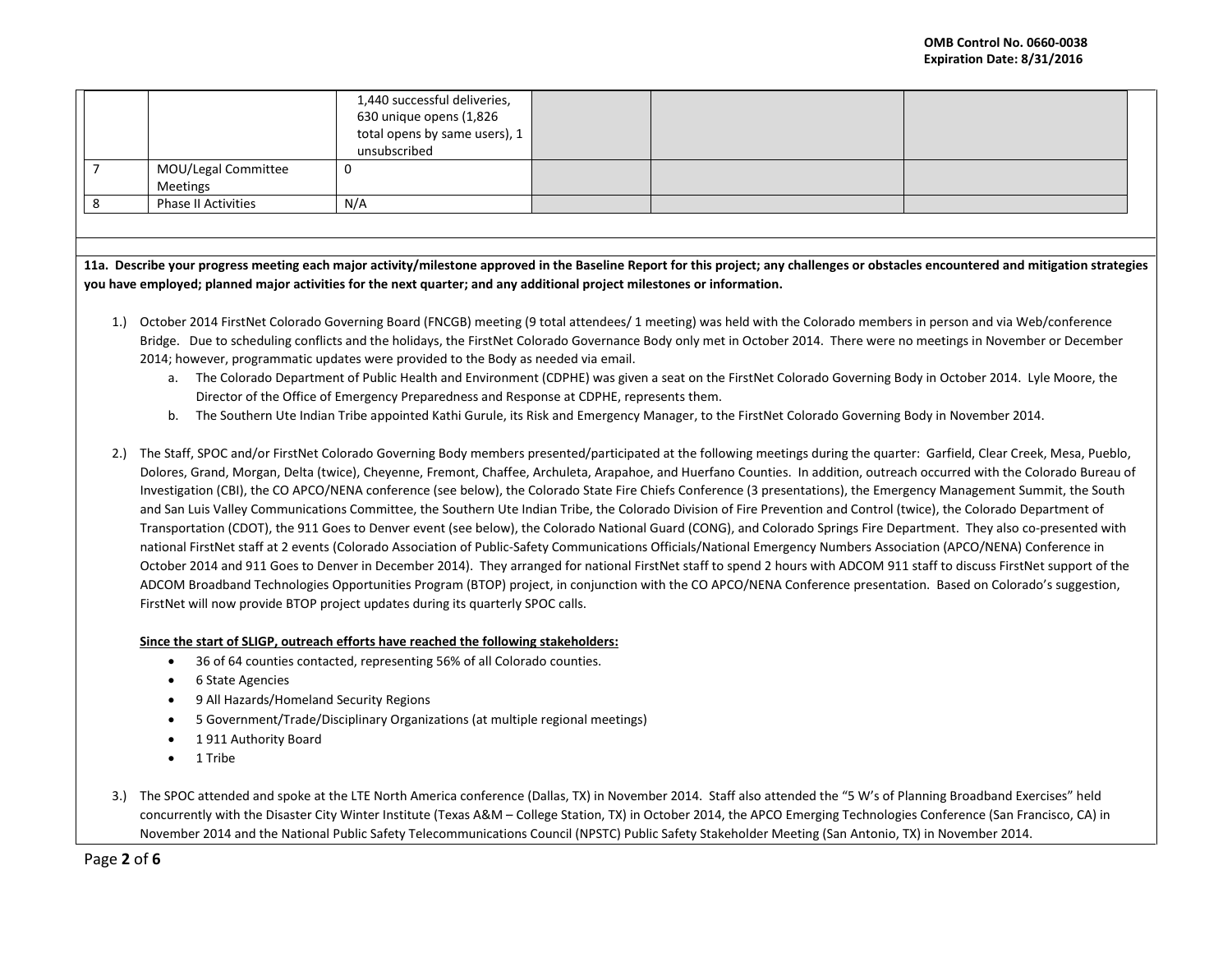- 4.) The SPOC and Staff participated in each quarterly FirstNet SPOC call, each monthly FirstNet Region VIII call, the WestNet bi-weekly call and attended the FirstNet Board Meetings via web session. Staff provides monthly programmatic updates (in person whenever possible) to all of the major Land Mobile Radio and Public Safety Communications stakeholder groups (e.g., Consolidated Communications Network of Colorado (CCNC), Rocky Mountain Harris Users Group, Public Safety Communications Subcommittee (PSCS), and All Hazards Region/Homeland Security Coordinators Meeting.
- 5.) Staff met with Elektrobit, by phone for 1 hour, to learn more about the technology and their BC 14 devices in preparation for the pilot during the World Alpine Ski Championships in Feb 2015 (see #9 for more details).
- 6.) Internally, Staff efforts for the quarter included working on the following: FirstNet Colorado branding, marketing, website [\(www.firstnetcolorado.org\)](http://www.firstnetcolorado.org/), outreach planning, and newsletter publications. Q4 Stats:
	- Website hits: 1,353 sessions, 745 users, 4,686 page views since Analytics were activated on 7/29/2014
	- [October 2014](http://us8.campaign-archive2.com/?u=ad8d63576316029bf9e801fe4&id=a1ebf50ba2&e=8b22f4e476) Newsletter: 1,195 successful deliveries, 534 unique opens (1,137 total opens by same users), 2 unsubscribed
	- [November 2014](http://us8.campaign-archive2.com/?u=ad8d63576316029bf9e801fe4&id=88a672809a&e=8b22f4e476) Newsletter: 1,440 successful deliveries, 630 unique opens (1,826 total opens by same users), 1 unsubscribed
	- December Newsletter delivery occurred in early January 2015.
- 7.) FirstNet Colorado and OIT staff collaborated on one article with the EMSAC Star ["FirstNet: High-Speed Broadband Dedicated to Emergency Responders"](http://www.emsac.org/images/stories/2014_sept_oct_emsac_star.pdf)
- 8.) The SPOC and Staff published an RFP (with input from the FNCGB, DHSEM and NTIA) to hire a consultant to model PSBN coverage using known assets on 10/1/14. This will allow Colorado to begin preliminary coverage requirements discussions with stakeholders (per county and Tribe) in anticipation of the formal consultation process. The RFP closed on 11/3/14 and the balance of the quarter was spent evaluating the responses. The evaluation committee included the SPOC, 3 FNCGB members, 1 rural stakeholder, 1 urban stakeholder, and 1 SLIGP Staff member. The final selection and contracting will occur in early 2015; it is anticipated the project will begin during Q1 2015.
- 9.) The State of Colorado was granted a Special Temporary Authorization (STA) (from  $1/17/15 2/17/15$ ) to operate a Band Class 14 Demonstration Network during the 2015 FIS Alpine World Ski Championships in Vail and Beaver Creek, CO; the Championships run from  $2/2/15 - 2/15/15$ . This network will include four of the sites used on the 29 site Distributed Antenna System (or DAS) recently constructed by Crown Castle, Inc. in the Town of Vail. There will also be a deployable Cell on Wheels (COW) at the base of Beaver Creek race site, networked back to the Event Command Post. General Dynamics C4 Systems will provide all BC14 Core and Radio Access Network equipment.

To access the infrastructure, responder vehicles will be equipped with CalAmp modems, capable of providing WiFi hotspots as well as ruggedized band class 14 smart phones provided by Sonim Technologies. These devices will allow first responders to experience applications made available by a dedicated network such as situational awareness and field-based video. Additionally, some fixed video cameras will use the demonstration network to compare speeds with those traversing commercial networks. OIT received approval for technical assistance from OEC to support assessment of the use of BC14 devices and applications by responders (as compared to the commercial networks) during the Championships – the outcome will be a white paper to be shared with all states as a best practice for public/private partnerships and deployment of a BC14 demonstration network.

- 10.) DHSEM and OIT grant staff participated in a Monitoring Visit with SLIGP NTIA staff on 10/23/14. The meeting resulted in suggested modifications to the original grant, which will be submitted to NTIA for approval in January 2015.
- 11.) Colorado scheduled its Initial Consultation meeting with FirstNet for Wednesday, 1/14/15 in Denver, CO. More information will be provided in the next quarterly report.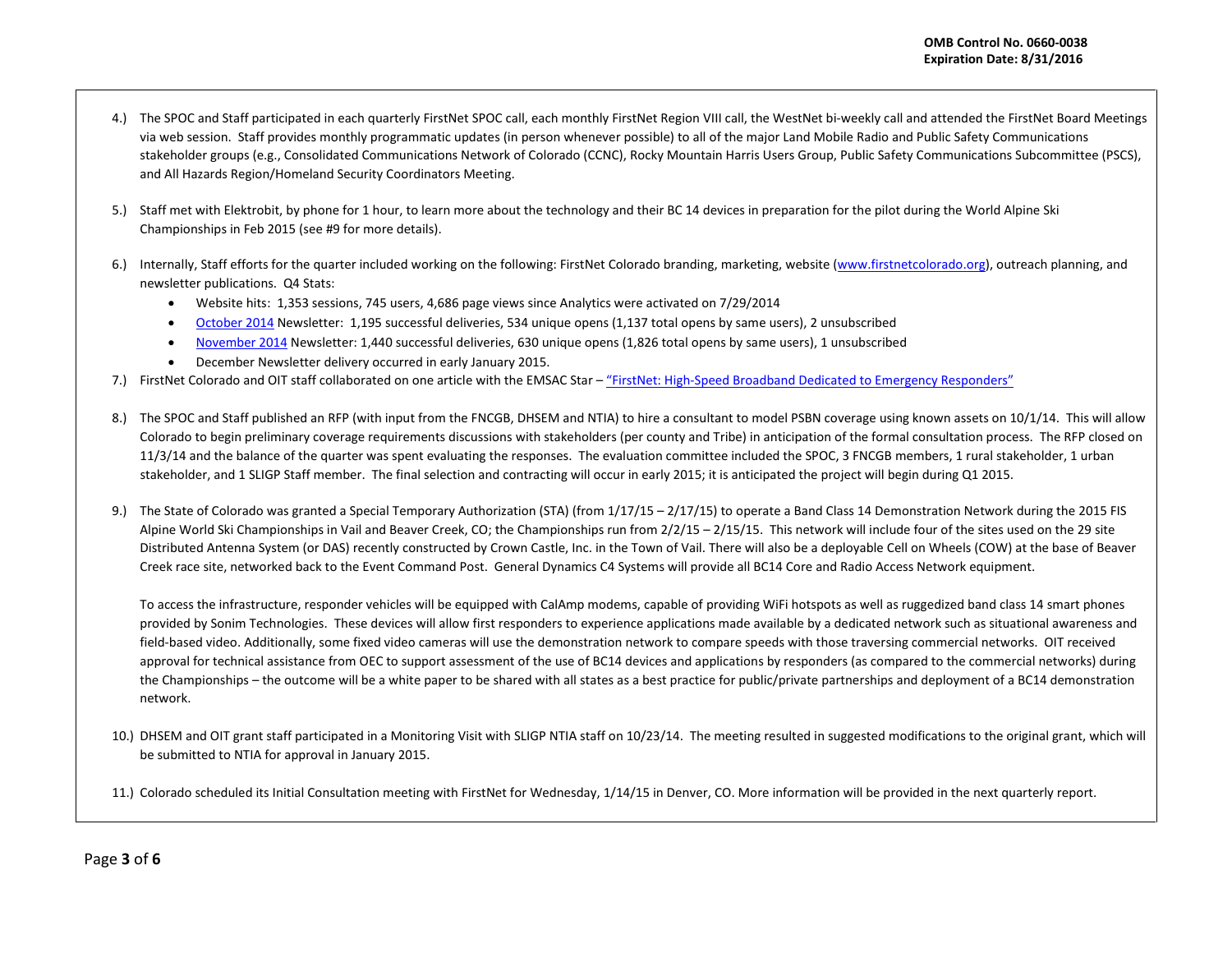**11b. If the project team anticipates requesting any changes to the approved Baseline Report in the next quarter, describe those below. Note that any substantive changes to the Baseline Report must be approved by the Department of Commerce before implementation.** 

See 11a. #10 – DHSEM and OIT will work with NTIA to complete a budget modification based on the results of NTIA's SLIGP Monitoring visit on 10/23/14.

### **11c. Provide any other information that would be useful to NTIA as it assesses this project's progress.**

As mentioned previously, the Southern Ute Indian Tribe representative was appointed to the FNCGB – Kathi Gurule, the Tribe Risk and Emergency Manager. Ms. Gurule will participate in all related FirstNet Colorado governance activities going forward.

# **11d. Describe any success stories or best practices you have identified. Please be as specific as possible.**

Colorado believes its RFP (and subsequent contract) for Public Safety Broadband Coverage Modeling services may be the first of its kind undertaken by any of the states. Using between 7,000 – 10,000 known "assets" (e.g. towers or Community Anchor Institutions (CAIs) gathered through non-SLIGP related broadband planning efforts), Colorado will work with a consultant to model coverage for each of its 64 counties and 2 tribes, and use CAD incident, crime, critical infrastructure, planned event and other data as a means of validating the modeled coverage. Colorado will use this data to inform the specific coverage modeling objectives and requirements conversations that must occur with its stakeholders in order to ensure the eventual proposed FirstNet coverage will meet Colorado's unique needs. Colorado structured its procurement to be able to add Phase II related Task Orders as needed with the selected vendor. Colorado believes this will ensure time is not lost in order to procure assistance with Phase II related activities. Additionally, Colorado is excited to partner with local, state and federal government partners, and the private sector to have the BC14 Demo Network in Vail, in February 2015. More information will follow in the next quarterly report.

### **12. Personnel**

**12a. If the project is not fully staffed, describe how any lack of staffing may impact the project's time line and when the project will be fully staffed.** 

The current Grant Analyst from DHSEM will be leaving employment with the State in mid-January. A new Grant Analyst has been assigned to manage SLIGP. To allow a seamless handover, the transition has already begun on the project.

# **12b. Staffing Table**

| <b>Job Title</b>              | FTE % | <b>Project(s) Assigned</b>                                                    | Change                    |
|-------------------------------|-------|-------------------------------------------------------------------------------|---------------------------|
| <b>Broadband Coordinator</b>  | 0.5   | Provide oversight of all SLIGP project activities                             | Title and level of effort |
|                               |       |                                                                               | will be changed           |
|                               |       |                                                                               | following budget          |
|                               |       |                                                                               | modification to reflect   |
|                               |       |                                                                               | actual.                   |
| <b>Outreach Coordinator</b>   | 1.0   | Provide support for SLIGP outreach activities                                 | Title will be updated     |
|                               |       |                                                                               | to reflect actual         |
|                               |       |                                                                               | following the budget      |
|                               |       |                                                                               | modification.             |
| <b>Grant Program Manager</b>  | 0.2   | Provide support for grant management and reporting requirements               | None                      |
| <b>Grant Analyst</b>          | 0.2   | Provide support for grant management and reporting requirements               | None                      |
| <b>Grant Accountant</b>       | 0.2   | Provide support for budget management and reporting requirements              | None                      |
| <b>Administrative Support</b> | 1.0   | Provide administrative support for grant management, governance meetings, and | This position will be     |
|                               |       | outreach activities                                                           | removed with the          |
|                               |       |                                                                               | budget modification.      |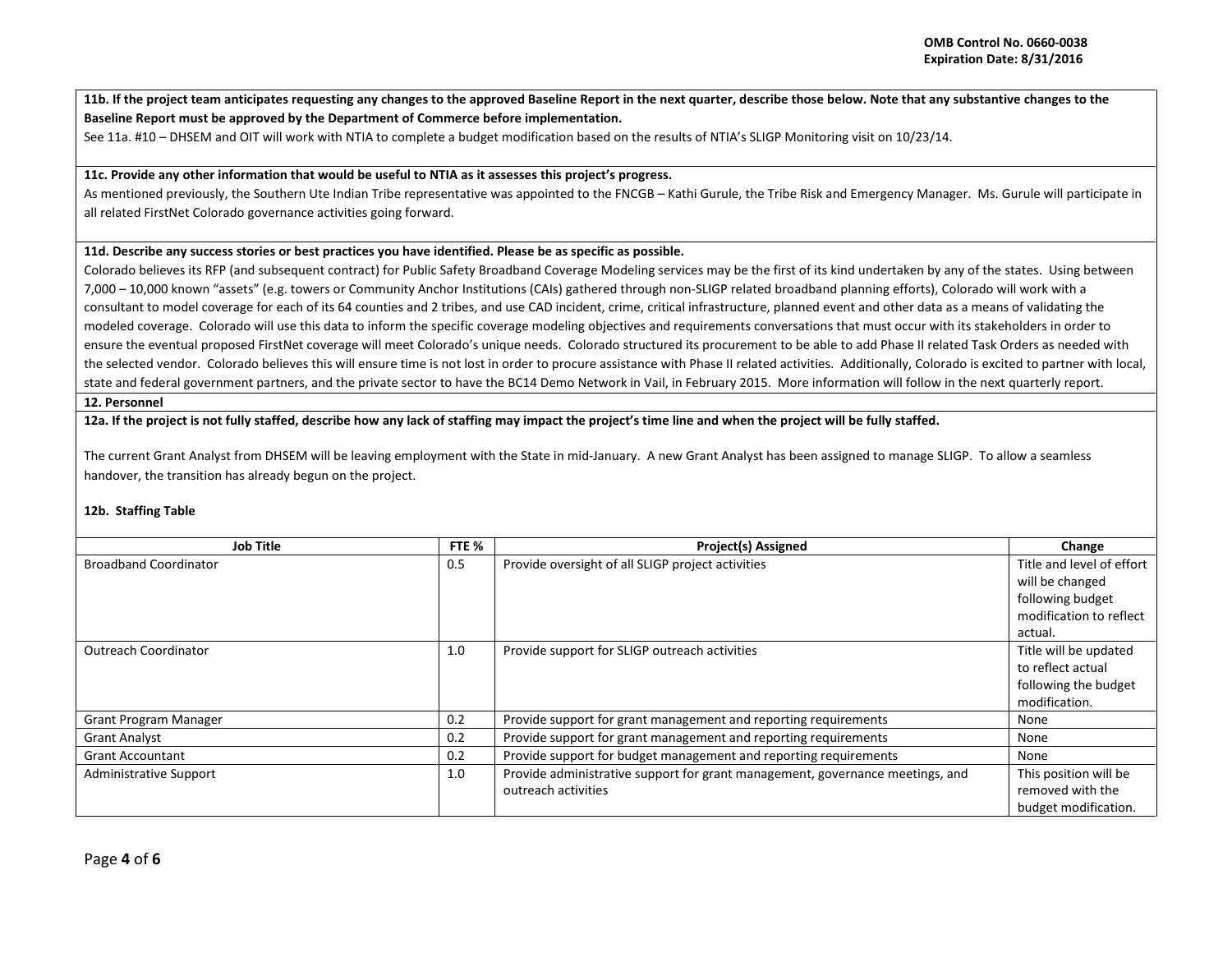| Add Row<br>Remove Row                                                                                                                                                                |                                                           |                      |                                                                                                                                       |                            |                               |               |                      |                                                |                                                 |                          |  |
|--------------------------------------------------------------------------------------------------------------------------------------------------------------------------------------|-----------------------------------------------------------|----------------------|---------------------------------------------------------------------------------------------------------------------------------------|----------------------------|-------------------------------|---------------|----------------------|------------------------------------------------|-------------------------------------------------|--------------------------|--|
|                                                                                                                                                                                      | 13. Subcontracts (Vendors and/or Subrecipients)           |                      |                                                                                                                                       |                            |                               |               |                      |                                                |                                                 |                          |  |
|                                                                                                                                                                                      |                                                           |                      | 13a. Subcontracts Table - Include all subcontractors. The totals from this table must equal the "Subcontracts Total" in Question 14f. |                            |                               |               |                      |                                                |                                                 |                          |  |
| Name                                                                                                                                                                                 |                                                           | Subcontract Purpose  | Type<br>(Vendor/Subrec.)                                                                                                              | RFP/RFQ<br>Issued<br>(Y/N) | Contract<br>Executed<br>(Y/N) | Start<br>Date | End<br>Date          | <b>Total Federal</b><br><b>Funds Allocated</b> | <b>Total Matching</b><br><b>Funds Allocated</b> | Project and % Assigned   |  |
| <b>TBD</b>                                                                                                                                                                           | Subcontracts: Technical<br>Support-MOUs, Data<br>Modeling |                      | Vendor                                                                                                                                | Y                          | N                             | <b>1Q15</b>   | <b>TBD</b>           | \$266,800                                      | \$66,700                                        | N/A                      |  |
| <b>TBD</b>                                                                                                                                                                           |                                                           | Phase II Support     | Vendor                                                                                                                                | N                          | N                             | <b>TBD</b>    | TBD                  | \$1,074,178                                    | \$268,544                                       | N/A                      |  |
|                                                                                                                                                                                      |                                                           |                      |                                                                                                                                       |                            |                               |               |                      |                                                |                                                 |                          |  |
|                                                                                                                                                                                      |                                                           |                      |                                                                                                                                       |                            | Add Row                       | Remove Row    |                      |                                                |                                                 |                          |  |
|                                                                                                                                                                                      |                                                           |                      | 13b. Describe any challenges encountered with vendors and/or subrecipients.                                                           |                            |                               |               |                      |                                                |                                                 |                          |  |
| N/A                                                                                                                                                                                  |                                                           |                      |                                                                                                                                       |                            |                               |               |                      |                                                |                                                 |                          |  |
|                                                                                                                                                                                      | 14. Budget Worksheet                                      |                      |                                                                                                                                       |                            |                               |               |                      |                                                |                                                 |                          |  |
|                                                                                                                                                                                      |                                                           |                      | Columns 2, 3 and 4 must match your current project budget for the entire award, which is the SF-424A on file.                         |                            |                               |               |                      |                                                |                                                 |                          |  |
|                                                                                                                                                                                      |                                                           |                      | Only list matching funds that the Department of Commerce has already approved.                                                        |                            |                               |               |                      |                                                |                                                 |                          |  |
| Project Budget Element (1)                                                                                                                                                           |                                                           | <b>Federal Funds</b> | <b>Approved Matching</b>                                                                                                              |                            | <b>Total Budget</b>           |               | <b>Federal Funds</b> | <b>Approved Matching Funds</b>                 |                                                 | Total Funds Expended (7) |  |
|                                                                                                                                                                                      |                                                           | Awarded (2)          | Funds (3)                                                                                                                             |                            |                               |               | Expended (5)         | Expended (6)                                   |                                                 |                          |  |
| a. Personnel Salaries<br>\$504,338                                                                                                                                                   |                                                           |                      | \$126,085                                                                                                                             |                            |                               | \$160,578.44  | \$0.00               |                                                | \$160,578.44                                    |                          |  |
| b. Personnel Fringe Benefits<br>\$126,085                                                                                                                                            |                                                           |                      | \$31,521                                                                                                                              |                            |                               | \$44,089.37   | \$0.00               |                                                | \$44,089.37                                     |                          |  |
| \$304,064<br>c. Travel                                                                                                                                                               |                                                           |                      | \$76,016                                                                                                                              | \$380,080                  |                               | 31,289.32     | \$0.00               |                                                | 31,289.32                                       |                          |  |
| \$0.00<br>d. Equipment                                                                                                                                                               |                                                           |                      | \$0.00                                                                                                                                | \$0.00                     |                               | \$0.00        | \$0.00               |                                                | \$0.00                                          |                          |  |
| e. Materials/Supplies                                                                                                                                                                |                                                           | \$91,444             |                                                                                                                                       | \$22,861                   | \$114,305                     |               | \$8,212.63           | \$1652.24                                      |                                                 | \$9,864.87               |  |
| f. Subcontracts Total                                                                                                                                                                |                                                           | \$266,800            |                                                                                                                                       | \$66,700                   | \$333,500                     |               | \$0.00               | \$0.00                                         |                                                 | \$0.00                   |  |
| g. Other (not including                                                                                                                                                              |                                                           | \$134,080            |                                                                                                                                       | \$33,520                   | \$167,600                     |               | \$0.00               | \$53,557.47                                    |                                                 | \$53,557.47              |  |
| Phase II funds)                                                                                                                                                                      |                                                           |                      |                                                                                                                                       |                            |                               |               |                      |                                                |                                                 |                          |  |
| Other - Phase II Funds                                                                                                                                                               |                                                           | \$1,074,178          |                                                                                                                                       | \$268,544                  | 1,342,722                     |               | \$0.00               | \$0.00                                         |                                                 | \$0.00                   |  |
| h. Total Costs                                                                                                                                                                       |                                                           | \$2,500,989          |                                                                                                                                       | \$625,247                  | \$3,126,236                   |               | \$244,169.76         | 55,209.71                                      |                                                 | \$299,379.47             |  |
| i. % of Total                                                                                                                                                                        |                                                           | 80%                  |                                                                                                                                       | 20%                        | 100%                          |               | 82%                  | 18%                                            |                                                 | 100%                     |  |
| 15. Certification: I certify to the best of my knowledge and belief that this report is correct and complete for performance of activities for the purpose(s) set forth in the award |                                                           |                      |                                                                                                                                       |                            |                               |               |                      |                                                |                                                 |                          |  |

**documents.**